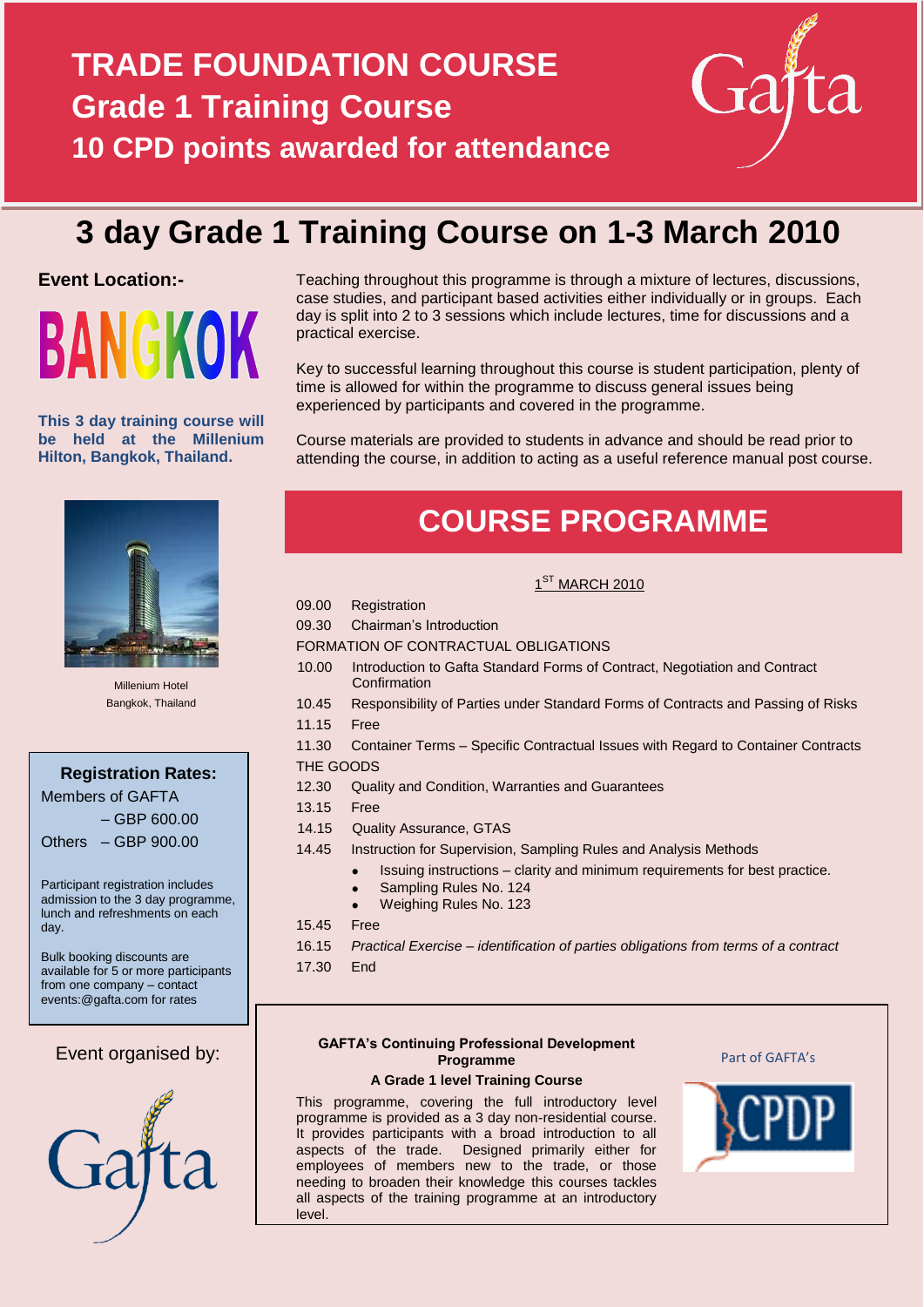# **TRADE FOUNDATION COURSE**

#### **ABOUT GAFTA**

GAFTA's aim to promote international trade and to protect the interests of its members has been the driving force since 1878.

The Association represents over 1100 members from 80 plus different countries through its offices:-

#### **GAFTA LONDON**

**Address**: Gafta House, 6 Chapel place, Rivington Street, London EC2A 3SH, UK Website: www.gafta.com **Tel**: +44 207 814 9666 **Fax**: +44 207 814 8383

#### **GAFTA BEIJING**

**Address**: 1-1-1607, Leading International Center, No.1 Guang Qu Men Nan Xiao Jie, ChongWen District, 100061, Beijing China **Website**[: www.gafta.com.cn](http://www.gafta.com.cn/) **Tel**: +86 10 6712 1741 **Fax** : +86 10 6712 1742

#### **GAFTA GENEVA**

**Address :** 6th floor, 3 Rue Mont-Blanc, Post Office Box 1550, 1211 Geneva 1, Switzerland **Tel :** +41 22 715 2430 **Fax :** +41 22 731 7279

#### **GAFTA KIEV**

or

**Address:**8, Saperno-Slobodskaya Street, Office #1, Kiev 03026, Ukraine

**Website:** www.gaftakyiv.com **Tel :** +380 44 524 0329 **Fax :** +380 44 524 0231

Email Worldwide[: post@gafta.com](mailto:post@gafta.com)



Registered in England and Wales with liability limited by Guarantee under Company No. 1006456

# **COURSE PROGRAMME (continued)**

2<sup>nd</sup> March 2010

#### FULFILLING CONTRACTUAL OBLIGATIONS

09.00 Shipping Documents

- Bills of Lading ×
- Mates Receipts
- Invoices
- **Certificates**

10.30 Free

- 11.00 Ascertaining the Goods / Vessel
	- Nominations and Appropriations
- 11.45 *Case Study – Shipping Documents–– Are documents compliant with contractual requirements?*
- 13.00 Free
- 14.00 Insurance
- 14.45 Payment Terms
- 15.30 *Preparation time – Case Study - Payment Terms and Insurance*
- 16.15 *Case Study – Payment Terms and Insurance – Group Discussion / Reporting*
- 17.00 End

### 3<sup>rd</sup> March 2010

#### FREIGHT, LOADING AND DISCHARGE RISKS

- 09.00 Introduction to Charterparties, Laytime, Despatch and Demurrage
- 10.30 *Preparation time - Practical Exercise – Laytime Calculation*
- 11.15 *Individual Exercise – Review of Laytime Calculation and Discussion* PROBLEMS AND EXCEPTIONAL CIRCUMSTANCES
- 11.30 Exceptional Circumstances Force Majeure, Strikes, Prohibition etc.
- 12.15 Breaches, Default and Damages, Claiming Default and the Duty to Mitigate
- 13.00 Free
- 14.00 Introduction to Arbitration and Mediation
- 15.00 Free
- 15.30 *Mock Arbitration – including calculation of correct date of default*

# **Event Sponsors**

The Grain and Feed Trade Association would like to express its thanks for the considerable help provided by sponsors in terms of venue and programme / speakers' advice.

holman fenwick willan hfw